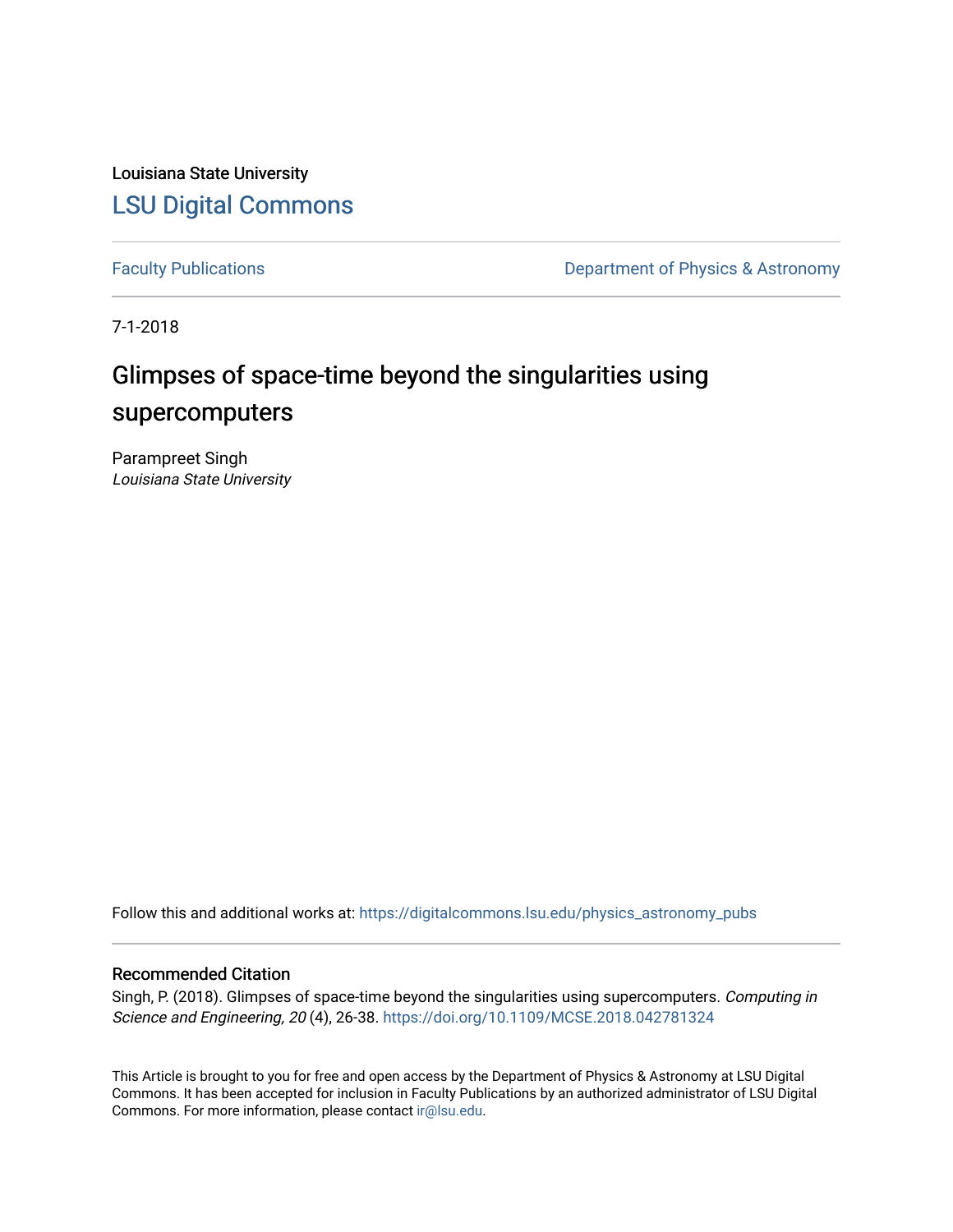Parampreet Singh\* *Department of Physics & Astrophysics, and, Center for Computation and Technology, Louisiana State University, Baton Rouge, LA 70803, USA*

*Abstract*—A fundamental problem of Einstein's theory of classical general relativity is the existence of singularities such as the big bang. All known laws of physics end at these boundaries of classical space-time. Thanks to recent developments in quantum gravity, supercomputers are now playing an important role in understanding the resolution of big bang and black hole singularities. Using supercomputers, explorations of the very genesis of space and time from quantum geometry are revealing a novel picture of what lies beyond classical singularities and the new physics of the birth of our universe.

Introduction: Einstein's theory of general relativity (GR) unifies the notion of classical space-time and gravity. Its main lesson is that gravity is the dynamics of geometry of 4D spacetime, and gravitational attraction occurs because the fabric of space-time gets curved due to the mass of objects. GR has been profoundly successful in describing the gravitational dynamics of bodies in our universe, and of the Universe itself. A recent notable example of this success was the observation of two binary black hole mergers, as detected by the Laser Interferometer Gravitational-Wave Observatory, which confirmed predictions of GR to a great accuracy. Despite remarkable success, it is widely believed that neither GR nor the notion of classical space-time are fundamental descriptions of nature because of the problem of singularities in the classical description of gravity.

Singularities are events during which gravitational attraction or the curvature of the space-time geometry diverges. An example is the big bang singularity, which occurs when our universe has vanishing volume. As a result, energy density of matter and space-time curvature explode to infinity. Such singularities are common in classical physics. In classical electrodynamics, Coulomb's law predicts that electric field due to a point charge is infinite at the location of the point charge. In the early days of GR, singularities were thought to arise as a result of certain assumptions in the model, similar to considering a point charge a mathematical abstraction. Big bang singularity was first found in the Friedmann-Lemaître-Robertson-Walker (FLRW) cosmological model, which is homogeneous and isotropic, meaning that the geometry of the space is the same everywhere and in each direction, a reasonable approximation

of our universe at large scales. Researchers initially believed that the big bang singularity in the FLRW model arose because of the drastic assumption of homogeneity and isotropy at all scales. But Penrose's and Hawking's powerful theorems, formulated in the 1960s, showed that singularities in GR do not occur under special circumstances, but rather they are generic features of Einstein's theory. At singularities, GR breaks down. Its failure to resolve singularities leads to an important question: Is there a more complete fundamental description of space-time in which singularities do not occur? As discussed below, the answer appears to be yes.

1

It has long been believed that singularities such as the big bang are a result of assuming classical continuum of spacetime at all scales, and will be resolved when space-time is quantized in a quantum theory of gravity – a marriage of classical gravity and quantum theory. A fundamental lesson from the latter is that physical quantities that classically take continuous values will, upon quantization, take discrete values. Classical physics is an approximation of the limit at which quantum discreteness vanishes. In a quantum world, an electric charge can't be localized to a point, and naturally, there is no classical singularity of the electric field. A fundamental question is, can quantum discreteness similarly resolve spacetime singularities? For big bang and black hole singularities, the volume of the spatial region vanishes, causing spacetime curvature to blow up. If in quantum gravity, spacetime geometry is not continuous but rather discrete with a nonvanishing minimum volume, then the problem of spacetime singularities can be successfully addressed.

As we will see, departure from the classical continuum space-time to quantum discrete space-time brings many challenges to the extractions of physics using numerical simulations. Whereas various numerical simulations to address interesting problems in GR could be performed on a single core, and HPC is used to tackle complex problems, the situation in quantum gravity is quite different. To answer even the simplest questions, using supercomputers becomes necessary. In recent years, tools have been developed to overcome the challenges associated with performing simulations on quantum discrete space-times, and many numerical simulations using HPC have been performed. The resulting physics is strikingly different from GR in the sense that there is no big bang singularity when the quantum discreteness of space-time is considered.

<sup>\*</sup>email: psingh@lsu.edu. This invited semi-technical overview article appeared in IEEE publication Computing in Science and Engineering, special issue "Supercomputing-Enabled Advances in Science and Engineering" edited by S. Gottlieb and G. Khanna. (Jul/Aug issue 2018). DOI Bookmark: [http://doi.ieeecomputersociety.org/10.1109/MCSE.2018.042781324.](http://doi.ieeecomputersociety.org/10.1109/MCSE.2018.042781324) Erratum-ibid: (Sep/Oct issue 2018). DOI Bookmark: <http://doi.ieeecomputersociety.org/10.1109/MCSE.2018.05329809>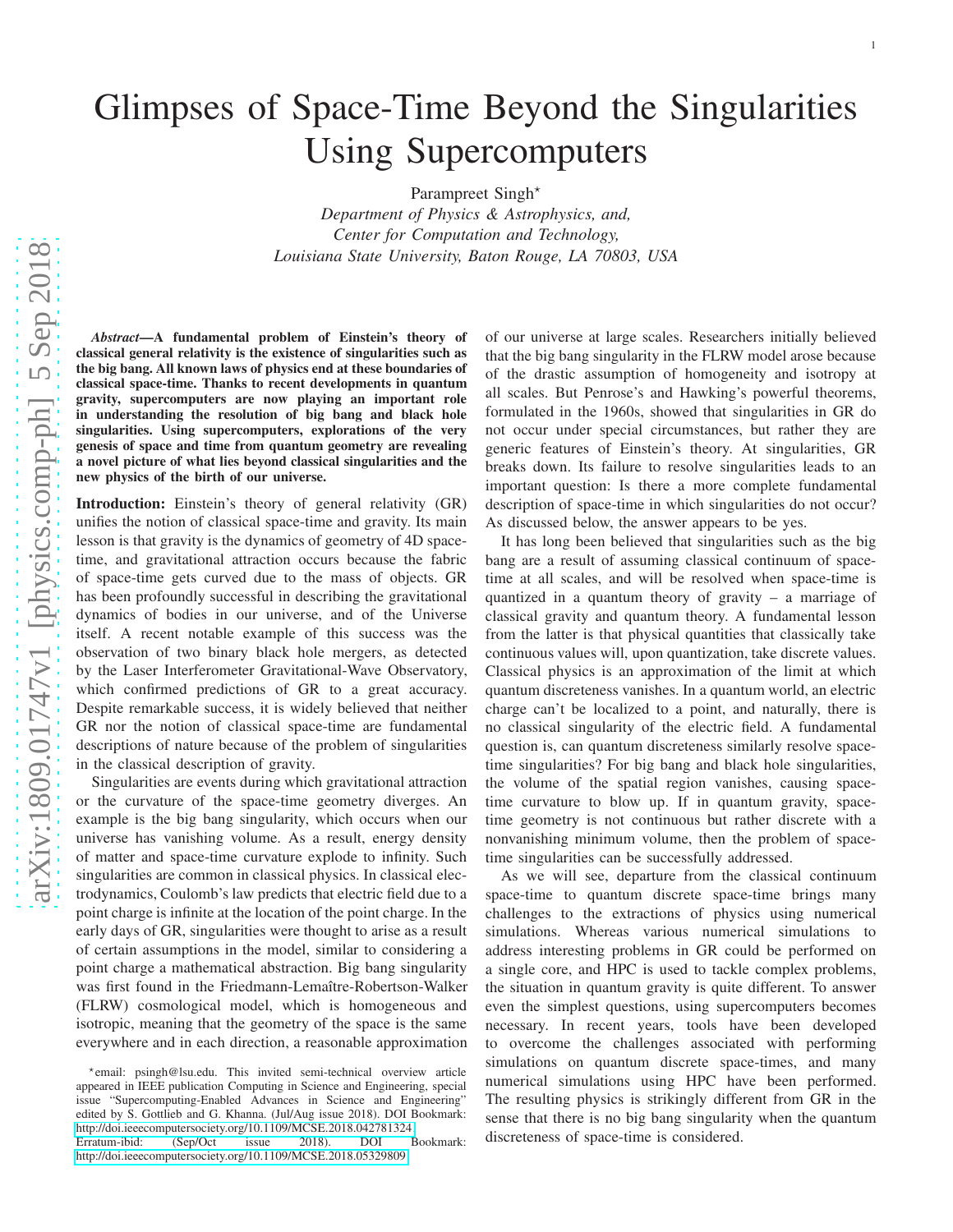From classical to quantum geometry: One of the main candidate theories of quantum gravity is loop quantum gravity (LQG) [\[1\]](#page-8-0), [\[2\]](#page-8-1), [\[3\]](#page-8-2). Unlike other approaches to quantum gravity, it is nonperturbative and background independent. In simple words, it means that LQG treats gravity as dynamics of space-time in the true spirit of Einsteinian gravity, not just as another force on a spectator space-time, which is a central theme of Newtonian gravity and other fundamental forces. Conventionally, quantization of GR, such as in the Wheeler-DeWitt theory – named after pioneers John Wheeler, who made many seminal contributions to GR and quantum gravity and also coined the term black hole, and Bryce DeWitt, a founding father of canonical quantum gravity approach – has been studied using the metric and its momentum as basic variables. A metric quantifies distance between objects on spatial geometry, and its momentum tells us the way the metric changes under time evolution. It turns out that the resulting Hamiltonian, a primary quantity that reveals a systems dynamics and energy levels, in these variables is unmanageable at the quantum level. In 1980's, Ashtekar found that instead of the metric, if one considers triads and their momentum (connection), then the Hamiltonian is manageable [\[4\]](#page-8-3). Triads are just a different way to capture spatial geometry encoded in the metric through three orthogonal vector fields; connection, which is conceptually similar to the vector potential in electrodynamics, captures the way geometry changes over time. A decade of rigorous mathematical work in the 1990's showed that the resulting theory, LQG, is kinematically different at the quantum level from the Wheeler-DeWitt theory. Instead of the classical continuum space-time of GR and the Wheeler-DeWitt theory, the quantum space-time turns out to be discrete in LQG. The classical differential geometry is replaced by a quantum geometry in which geometrical operators such as area and volume have discrete spectrum with nonvanishing minimum eigenvalues.

A consequence of quantum geometry is the boundedness of energy density and space-time curvature. This is straightforward to understand by recalling that in quantum mechanics, if one of the phase space variables is discrete, its conjugate variable is bounded. It turns out that energy density and spacetime curvature are conjugate to geometric operators that have a discrete spectrum in LQG. Since the space-time curvature is bounded, in cosmological space-times that have been rigorously quantized using LQG, quantum discreteness results in a nonsingular evolution. An important caveat is that all the loop quantized space-times so far are homogeneous. Nevertheless, they are still quite nontrivial, including the FLRW space-time capturing the dynamics of our universe.

Important features of the quantum evolution of the above space-times in LQG include the following. Unlike the differential equations of GR, the evolution equation in LQG is a finite difference equation with discreteness fixed by the underlying quantum geometry. In particular, the Hamiltonian is a finite difference equation with a uniform spacing in volume of the Universe. As is expected from a consistent quantum gravitational theory, it approximates the Hamiltonian in GR, which is a differential equation, when space-time curvature is much smaller than the Planck curvature (defined

as  $c^3/\hbar G \approx 3.83 \times 10^{65} \text{cm}^{-2}$ ). When such a high curvature is reached, there are important differences between the two. As a result, if one considers a quantum state peaked on a classical expanding solution of GR and evolves it backward toward the big bang using LQG, the state follows the classical trajectory for a long time but shows significant departures when space-time curvature becomes very large. Near the Planck curvature, the volume of the universe stops shrinking, and starts increasing. As a result, the big bang is replaced by a turnaround of volume – a nonsingular big bounce! The bounce is caused by quantum gravitational repulsion at Planck scale resulting from the discreteness of quantum geometry. Unlike in GR, energy density and space-time curvature remain finite in LQG. Interestingly, there exists an effective continuum description with modifications to differential equations of GR that capture the loop quantum dynamics quite successfully, at least for quantum states that bounce at volumes much larger than the Planck volume. These novel results were first obtained for isotropic and homogeneous space-times about a decade ago using numerical simulations performed on a single core [\[5\]](#page-8-4), [\[6\]](#page-8-5). Avoidance of the big bang and occurrence of the big bounce have since been shown to be a common feature of various cosmological models based on LQG [\[7\]](#page-8-6), using various analytical and numerical techniques [\[8\]](#page-8-7), [\[9\]](#page-8-8).

If the big bounce truly reflects the fundamental physics of the very early universe, then this prediction of LQG must pass some stringent robustness tests. First, how generic is the bounce in different cosmological and black hole space-times. In particular, does the bounce occur for anisotropic space-times that capture the generic approach to singularities? Second, does the bounce occur for generic states or is it a feature of only specific quantum states? Finally, the bounce can potentially leave invaluable signatures of LQG in cosmic microwave background (CMB) and primordial gravitational wave background originating in the very early universe. For this, it is important to understand the regime of validity of effective continuum space-time description. To answer the above questions, and to potentially connect LQG with CMB and primordial gravitational wave observations, certain computational challenges associated with performing numerical simulations on quantum geometry must be overcome.

Computational challenges of quantum geometry: The quantum Hamiltonian in LQG is a difference equation in the variables capturing spatial geometry, an example being the spatial volume of the universe in the FLRW model. The discreteness in the difference equation is completely determined by LQG, with no parameter freedom to change it. In contrast, in GR, the fundamental equations are differential and finite difference equations are used as approximations in numerical computation with a freedom to vary discreteness for better accuracy. But, in LQG numerical simulations must carefully take in to account the underlying quantum discreteness which fixes the allowed numerical grid. In particular, for a stable evolution, the Courant-Friedrichs-Lewy (CFL) condition must be satisfied [\[10\]](#page-8-9). In the continuum limit, where the quantum discreteness becomes negligible, the difference equation re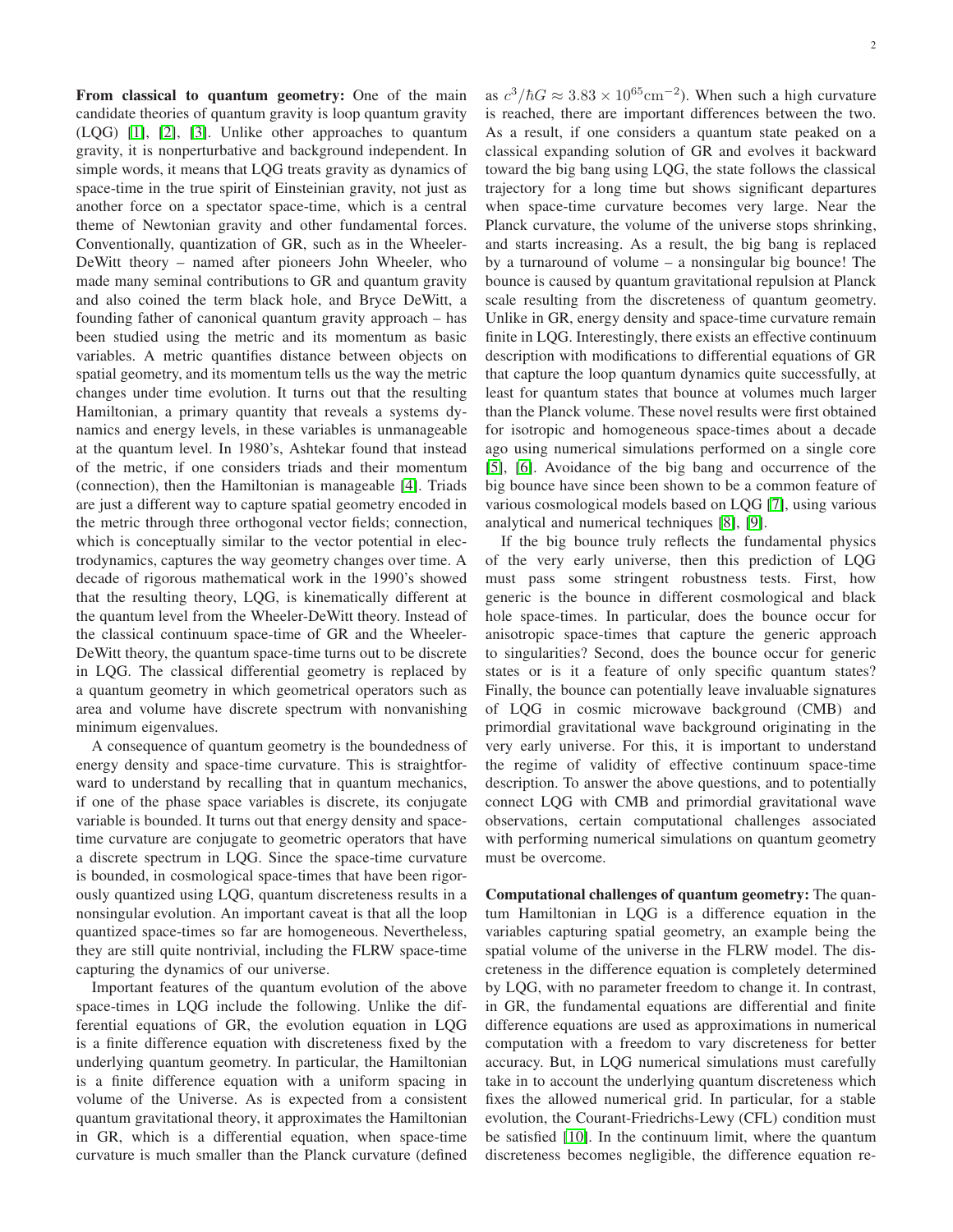sults in a hyperbolic partial differential equation, which is the Wheeler-DeWitt equation in Wheeler-DeWitt quantization of cosmological space-times. In the latter, the space-time is continuous as in GR, and states evolved using Wheeler-DeWitt equation follow classical trajectory of GR at all times [\[6\]](#page-8-5). The CFL condition implies that given a discreteness in spatial grid, the temporal grid discreteness must be small enough such that the numerical speed of propagation is greater than the characteristic speed in the Wheeler-DeWitt equation. For a stable evolution, the fixed discreteness poses certain challenges and results in the demand for huge computational resources.

We illustrate this for the case of isotropic cosmological model sourced with a massless scalar field  $\phi$  - a toy model to describe matter, whose strength varies monotonically. The latter property allows  $\phi$  as a clock to study quantum dynamics of the universe. In canonical description of gravity, physical solutions are obtained from a constraint which the Hamiltonian must satisfy. The "energy balance" of matter and gravity requires that it must vanish. This Hamiltonian constraint using LQG turns out to be a difference equation in volume of the spatial slices of the universe denoted by  $v$  [\[6\]](#page-8-5),

<span id="page-3-0"></span>
$$
\partial_{\phi}^{2} \Psi(v, \phi) = B^{-1}(v)(C_{+}(v)\Psi(v+4, \phi) + C_{0}(v)\Psi(v, \phi) + C_{-}(v)\Psi(v-4)), \quad (1)
$$

where  $C_+$ ,  $C_0$ ,  $C_-$  and B are determined by the action of geometrical operators in quantum theory, with eigenvalues:

$$
C_{-}(v) = C_{+}(v-4) = \frac{\pi G}{4 \times 3^{3/4}} |v-2| ||v-3| - |v-1||,
$$
\n(2)

 $5/4$ 

$$
C_0(v) = -C_+(v) - C_-(v) \tag{3}
$$

and

$$
B(v) = \frac{3^{5/4}}{4}|v|||v+1|^{1/3} - |v-1|^{1/3}|^3.
$$
 (4)

This equation couples the wavefunction  $\Psi$  of the universe in uniform steps of four times the Planck volume. In quantum theory,  $\Psi$  plays a central role in providing information about the values a physical quantity takes through computation of expectation values. Using  $\Psi$ , expectation values of volume operator at different times can be computed, finding exactly when the universe bounces. Eq. [1](#page-3-0) results in a stable evolution and classical solutions at late times [\[8\]](#page-8-7). At large volumes it yields the Wheeler-DeWitt equation

$$
\frac{\partial^2 \Psi}{\partial \phi^2} = 12\pi G v \left( \frac{\partial}{\partial v} \left( v \frac{\partial \Psi}{\partial v} \right) \right) \tag{5}
$$

which has characteristic speeds:  $\lambda^{\pm} = \pm \sqrt{12\pi G}v$ . The CFL condition constrains the maximum time step  $\Delta \phi$  as  $\Delta \phi$  <  $4/|\lambda^{\pm}| \propto v^{-1}$ . Thus, a large spatial grid requires a very fine time grid. Therefore, investigating cosmological space-times in LQG turns out to be very expensive. As an example, on a single core a typical simulation with spatial grid of  $10^{12}$ volume in Planck units requires approximately  $10^{10}$  years [\[11\]](#page-8-10).

This computational cost dramatically increases for anisotropic cosmological space-times such as Bianchi models, for which geometry, in contrast to FLRW space-time, in each direction is different, and for black holes which have a central singularity similar in properties as the big bang

singularity. Bianchi spacetimes are important to study as they are believed to capture the generic approach to singularities in GR [\[12\]](#page-8-11). If matter is absent then the numerical grid is 3-dimensional, composed of three directional volumes  $v_i$ , measuring spatial volume in each direction. Of these one (or its conjugate variable) can be used as a 'clock' to measure the other two spatial directions. Unlike the example of the isotropic cosmology where temporal grid is determined by the CFL condition, here numerical grid in all the directions is completely fixed by quantum geometry. The number of spatial grid points for the computations grows by  $N^2$ , where  $N$  is the number of grid points required in the isotropic case. As discussed later, a typical simulation for quantum states which are sharply peaked require about  $10^{15}$  floating point operations and about 500 GB of memory. For wider states, and states probing deep quantum geometry, typical simulations require  $10^{19}$  floating point operations with memory requirements exceeding ∼ 5 TB. For Bianchi spacetimes with a scalar field, one deals with a three dimensional spatial grid and a temporal grid in the scalar field whose discreteness is constrained by the CFL condition. In this case, the number of floating point operations climb to  $10^{25}$  for a typical simulation involving just sharply peaked states.

To answer questions about the resolution of singularities and probing the deep Planck regime to understand the emergence of the space-time as we know it from quantum geometry, one needs to perform many simulations such as above with a wide range of parameters. Given the high computational cost of performing numerical simulations on quantum geometry, especially for anisotropic space-times, we must bring forth smarter algorithms which can be efficiently used in high performance computing. In the following we first describe one such algorithm, the Chimera method [\[11\]](#page-8-10), which has been successfully implemented to understand singularity resolution for a wide variety of states including those which have very wide spreads, squeezing and non-Gaussian properties [\[13\]](#page-8-12), [\[14\]](#page-8-13). Next, we describe the computational implementation for investigating the resolution of singularities in anisotropic and black hole space-times, where above algorithms can be used.

Chimera – a hybrid of quantum and classical geometry grids: The Chimera algorithm [\[11\]](#page-8-10) reduces the computational cost for numerical simulations on quantum geometry by using some of the key properties of the quantum Hamiltonian obtained for isotropic and anisotropic space-times in LQG. As noted earlier, at large volumes compared to the Planck volume, which also correspond to small space-time curvatures, the quantum Hamiltonian is approximated extremely well by the Wheeler-DeWitt equation. Since Wheeler-DeWitt states are peaked on classical solutions of GR, one thus finds that classical continuous space-time emerges from the quantum geometry when the space-time curvature becomes much smaller compared to the Planck curvature scale. In fact, the eigenfunctions of the quantum Hamiltonian obtained using LQG are found to be superposition of the eigenfunctions of the Wheeler-DeWitt equation at large volumes [\[6\]](#page-8-5). Further, the most nontrivial quantum gravitational effects are concentrated in the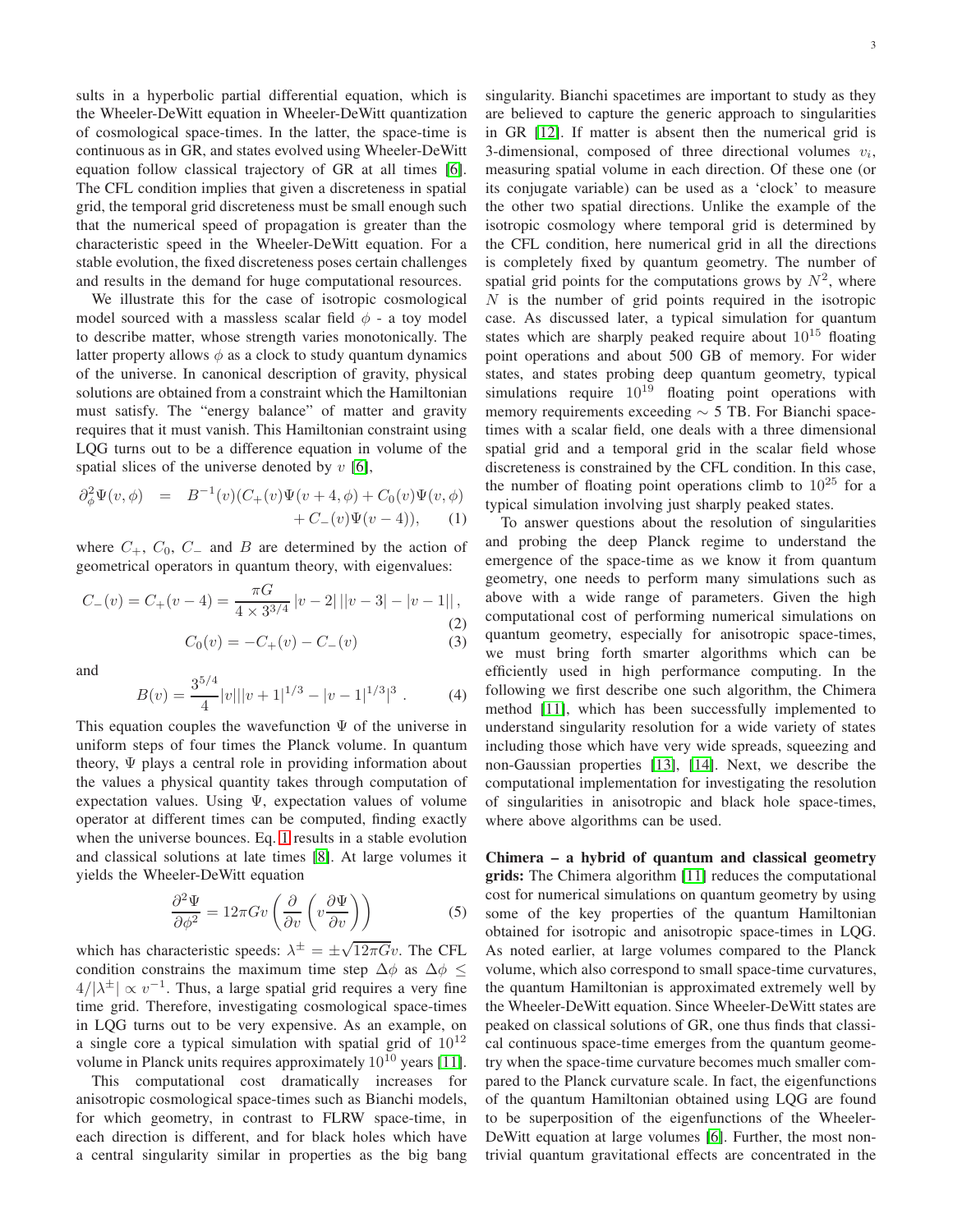4



Fig. 1. From big bang to big bounce. The magnitude of the wavefunction of the universe is plotted versus the volume of the isotropic universe, while the scalar field  $\phi$  plays the role of time. The big bang and big crunch are avoided in the quantum theory as the plot demonstrates. This figure corresponds to the case of a cyclic universe which classically encounters the big bang singularity in the past and the big crunch singularity in the future. Only a snapshot of the evolution of the state in a region near the classical singularity is shown.

regime close to the bounce. At the bounce, the eigenfunctions decay exponentially and vanish near the singularity [\[6\]](#page-8-5), [\[15\]](#page-8-14). Thus, if one can consistently split the numerical grid in two parts: an inner grid where finite difference equation from LQG is used, and an outer grid where one can approximate the finite difference equation using Wheeler-Dewitt equation, then above observations suggest negligible difference in numerical simulations carried over a full quantum geometric grid and the one where only inner grid is quantum geometric. The interface of the inner and outer grids is to be located at a carefully chosen large volume. It should be large enough such that the approximation is excellent and does not introduce any numerically significant errors. On the other hand the interface should be at a small volume such that the constraints from the CFL condition are alleviated. An additional input further reduces the computational cost by changing the time discretization through the CFL condition. Since the outer grid is not constrained by the quantum geometry, one is free to do a coordinate transformation  $x = \ln v$  as a result of which the characteristic speeds for the corresponding evolution equation in x become  $\lambda^{\pm} = \pm \sqrt{12\pi G}$ . The CFL condition then implies that the maximum time step  $\Delta \phi$  is proportional to the discreteness in volume only and is independent of the size of the outer grid. This change in coordinates brings a significant reduction in the computational cost because of the following reasons. On the outer grid, since the coordinate is logarithmic one needs less refined spatial grid, and even if the outer grid is very large the discreteness in temporal grid does not need to be made smaller for stability. Further reduction in computational resources can be achieved by using a Discontinuous Galerkin method to approximate derivatives on the outer grid. Using such a higher order scheme one can perform numerical simulations with same accuracy as before with a much lower resolution. Rigorous analysis with different interface boundaries and a variety of quantum states shows that the usage of two different grids to solve finite difference quantum Hamiltonian is quite successful in significantly reducing

the computational cost [\[11\]](#page-8-10), [\[13\]](#page-8-12), [\[14\]](#page-8-13).

An example of the application of the Chimera method described above in conjunction with HPC is shown in Fig. 1, which shows a bounce for a quantum state initially peaked at large volume instead of encountering the big bang singularity at vanishing volume. The role of time is played by the scalar field  $\phi$ . The model corresponds to a cyclic universe with a negative potential term in eq. [\(1\)](#page-3-0) which causes a classical turn-around at large volumes. In GR, cycles are not possible because of big bang singularity. Starting from positive values of  $\phi$ , in the backward evolution the state turns around at very small volume due to quantum gravity effects, avoiding the big bang and undergoes a bounce to an expanding branch at  $\phi \sim 2$  (in Planck units). After the classical turnaround at large volumes occurring at  $\phi \sim 1$ , the state evolves again towards a big bang which is once again avoided by quantum geometry. The cycle repeats in further evolution.

Supercomputing implementation for quantum space-times: In the above discussion we saw the way Chimera method [\[11\]](#page-8-10) can cut the computational cost significantly. The method can be used both for isotropic and anisotropic space-times. Recall that for latter, spatial geomtery in different directions is quite different which has many consequences. First, anisotropies dictate the structure of a generic singularity. The big bang in an anisotropic universe may not be a point as in FLRW model, but a cigar because of the way different directions contract. Further, for our universe to isotropize from anistropic initial conditions is non-trivial, and there can be phenomenological signatures of this process occurring in very early universe in CMB and primordial gravitational waves. On the numerical side, computational cost of studying such space-times is high because of the increase in number of distinct directions to three captured by three directional volumes  $v_i$ . Here Chimera method plays a supplemental role in the main computational kernel. We now describe the primary elements of the computational algorithm (see [\[16\]](#page-8-15) for details).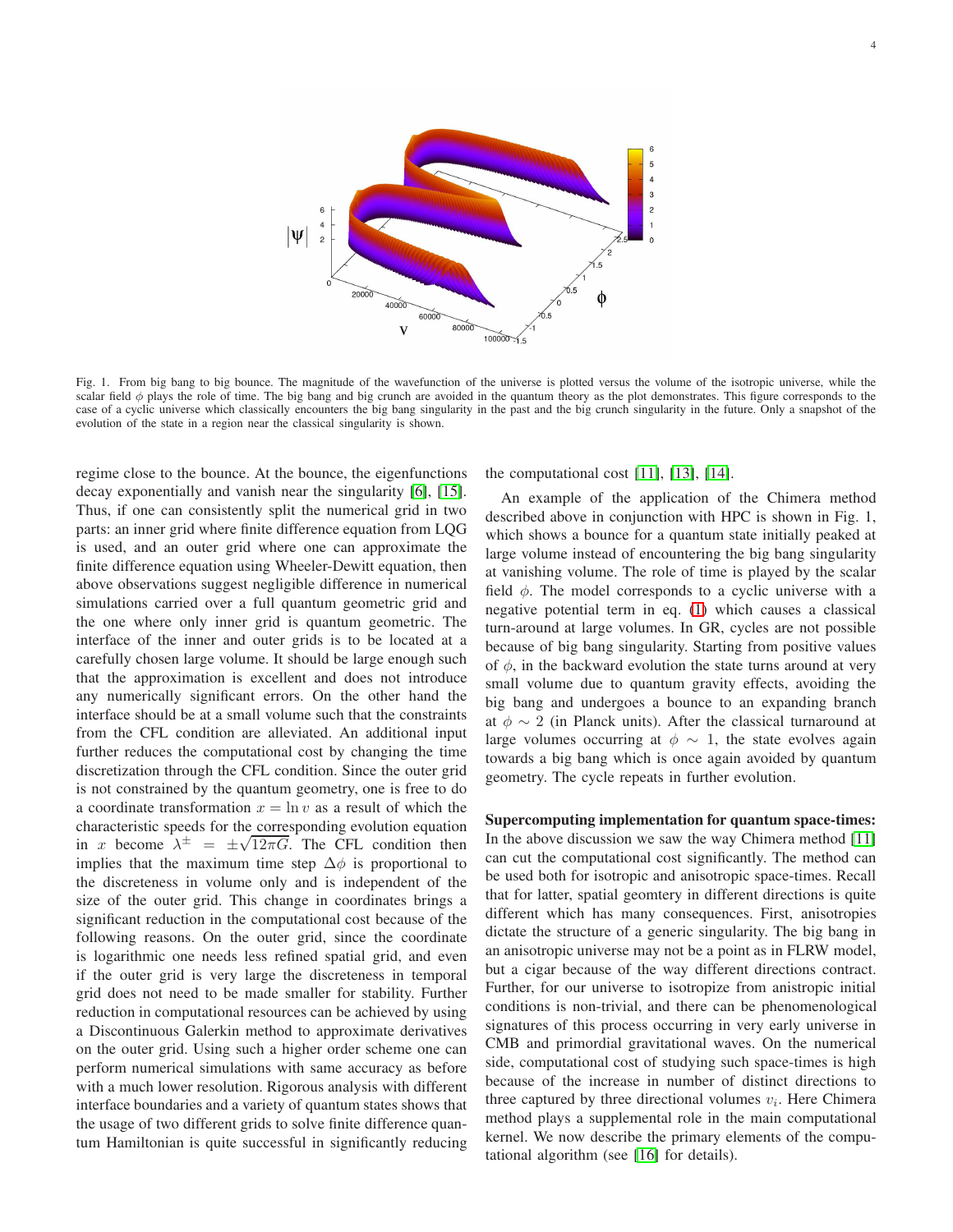As for the case of the FLRW model, loop quantization of the Bianchi-I space-time yields the quantum Hamiltonian constraint as the following difference equation [\[17\]](#page-8-16):

<span id="page-5-1"></span>
$$
\hat{\mathcal{H}} = -\frac{2}{\gamma^2} \left( \hat{\Theta}_1 \hat{\Theta}_2 + \hat{\Theta}_1 \hat{\Theta}_3 + \hat{\Theta}_2 \hat{\Theta}_3 \right) \approx 0, \quad (6)
$$

where  $\approx 0$  indicates that the physical solutions are obtained from the vanishing of the Hamiltonian constraint. Here  $\hat{\Theta}_i$ have the following action of the eigenstates corresponding to directional volumes  $v_i$ 

$$
\hat{\Theta}_i|v_i\rangle = -i\frac{\Delta_Q}{2\sqrt{3}}\left(f_+(v_i)|v_i+2\rangle - f_-(v_i)|v_i-2\rangle\right),\quad(7)
$$

where  $\Delta_{\text{Q}} \approx 1.35 \times 10^{-65} \text{cm}^2$  is the minimum eigenvalue of the area operator computed in LQG, and

$$
f_{\pm}(v_i) = g(v_i \pm 2)s_{\pm}(v_i)g(v_i)
$$
 (8)

with

$$
s_{\pm}(v_i) = sgn(v_i \pm 2) + sgn(v_i)
$$
 (9)

and

$$
g(v_i) = \left| \left| 1 + \frac{1}{v_i} \right|^{1/3} \left| 1 - \frac{1}{v_i} \right|^{1/3} \right|^{-1/2}
$$
 (10)

if  $v_i \neq 0$ , and is zero otherwise. The uniform discreteness is of two Planck units of directional volumes  $v_i$ . Physical states can be constructed using the eigenfunctions  $e_{\omega_i}$  of  $\hat{\Theta}_i$  operators with eigenvalues  $\omega_i$  which capture the way anisotropy changes in different directions. Using the operator  $\hat{\Theta}_i$ , one finds that eigenfunctions satisfy following relations:

$$
e_{\omega_i}^{\epsilon_i}(2+\epsilon_i) = -i\frac{\sqrt{3}\omega_i}{\Delta_{\mathcal{Q}}}\frac{e_{\omega_i}^{\epsilon_i}(\epsilon_i)}{g(2+\epsilon_i)g(\epsilon_i)},\tag{11}
$$

and

$$
e_{\omega_i}^{\epsilon_i}(2n+2+\epsilon_i) = \frac{g(2n-2+\epsilon_i)}{g(2n+2+\epsilon_i)}e_{\omega_i}^{\epsilon_i}(2n-2+\epsilon_i) -i\frac{\sqrt{3}\omega_i}{\Delta_Q}\frac{e_{\omega_i}^{\epsilon_i}(2n+\epsilon_i)}{g(2n+2+\epsilon_i)g(2n+\epsilon_i)}
$$
(12)

where  $n > 0$  and labels the lattice of  $v_i$ , and  $0 < \epsilon_i \leq 2$ . Using above recursion relations we can evaluate the wavefunction in the entire range of  $v_i$ 's starting from some initial values.

To extract physical predictions, one can study the relational dynamics of directional volumes  $v_2$  and  $v_3$  with respect to  $v_1$ or its conjugate  $b_1$ . The latter turns out to be the preferred choice, because unlike  $v_1$  it is monotonic which is a required property of a good clock. The physical state for any fixed lattice  $\epsilon_i$ , with  $b_1$  playing the role of the clock, is

<span id="page-5-0"></span>
$$
\Psi_{b_1}(v_2, v_3) = \int d\omega_2 d\omega_3 \tilde{\Phi}(\omega_2, \omega_3) e_{\omega_1}(b_1) e_{\omega_2}(v_2) e_{\omega_3}(v_3),
$$
\n(13)

where  $\tilde{\Phi}$  provides the profile of the quantum state, chosen to be a Gaussian peaked at  $\omega_2^*$  and  $\omega_3^*$ , with spreads  $\sigma_2$  and  $\sigma_3$ :

$$
\tilde{\Phi}(\omega_2, \omega_3) = \frac{1}{\sqrt{\pi}\sigma_2} e^{-\frac{(\omega_2 - \omega_2^*)^2}{2\sigma_2^2}} e^{i\beta_2\omega_2} \frac{1}{\sqrt{\pi}\sigma_3} e^{-\frac{(\omega_3 - \omega_3^*)^2}{2\sigma_3^2}} e^{i\beta_3\omega_3}
$$
\n(14)

.

We can then obtain the expectation values of  $\hat{v}_2$  and  $\hat{v}_3$  which act as multiplication operators.

With  $b_1$  playing the role of clock, for each value of  $b_1$ , the physical state which is a three dimensional object, can be stored as an array of size  $n_2 \times n_3$ , where  $n_2$  and  $n_3$  are the sizes of the spatial grid in  $v_2$  and  $v_3$ . At any given time step, computation of a physical state can be parallelized in  $v_2$ and  $v_3$  directions. If the grid in  $b_1$  is labeled by  $n_1$ , then to compute the physical state and expectation values over this time interval, we need to evaluate integrals in eq.[\(13\)](#page-5-0)  $n_1 \times n_2 \times n_3$  times.  $\tilde{\Phi}(\omega_2, \omega_3) e_{\omega_1}$  is a double precision complex array of size  $n_{\omega_2} \times n_{\omega_3} \times n_1$  which is computed initially using discrete FFT and is stored as a vector of grid arrays distributed among processors in  $\omega_2$  and  $\omega_3$  directions but not in  $b_1$  direction to compute the physical state and expectation values. This particular array requires a large amount of storage. As an example, for  $n_1 = 131072$  and  $n_{\omega_2} = n_{\omega_3} = 256$ , one requires storage of 128 GB. Using MPI, computation of FFTs is parallelized by evaluating FFTs serially for different values of  $\omega_2$  and  $\omega_3$  on different processors. Integrals are computed using Gauss-Legendre quadrature with eigenfrequencies in range  $\omega_i^* \pm 10\sigma_i$ . At each time step, we have a double loop over spatial grid in  $v_2$  and  $v_3$ , and for each spatial grid point there is a double loop in  $\omega_2$  and  $\omega_3$ . Including all steps, 22 multiplications and 22 additions are required in each loop. The number of floating point operations are thus:

<span id="page-5-2"></span>
$$
N = 44 \times n_1 \times n_2 \times n_3 \times n_{\omega_2} \times n_{\omega_3} . \tag{15}
$$

MPI parallelization is done using Cactus framework [\[18\]](#page-8-17), [\[19\]](#page-8-18), which is extensively used in numerical relativity. In Cactus, the central core called "flesh" is connected to different modules called "thorns." Cactus implementation for solving finite difference quantum Hamiltonian in LQG was accomplished by introduction of a new "thorn" for evaluating physical state and expectation values of relevant operators [\[16\]](#page-8-15). The LQG thorn works in conjunction with other computational thorns and the flesh. Outer loops are parallelized with OpenMP and the inner loops are written such that they can be auto vectorized by compilers. The main computational kernel has been ported to GPUs using OpenACC, and to Intel Xeon Phis using OpenMP with Intel's offload compiler directives. In both cases the code can use both CPUs and accelerators at the same time by dynamical adjustment of the computational work.

The computational kernel achieves 60% of the theoretical peak performance on the single core. On a 16 core shared memory node using OpenMP parallelization, kernel achieves about 50% of the peak performance using CPUs. On the other hand, using Intel's Xeon Phi accelerator cards the performance is about 20% due to data cache misses. The performance on GPUs is about  $25 - 30\%$ . Strong and weak scaling tests on Stampede supercomputer at Texas Advanced Computing Center using XSEDE resources [\[20\]](#page-8-19) give excellent results [\[16\]](#page-8-15). On Stampede, for strong scaling, increasing the nodes from 3 to 256 (with each node having 16 cores and 1 Xeon Phi) increases the speedup 68 times, less than the ideal case where the speedup should be 85.33 times. Here the speedup is the ratio of the time taken to perform the same computation using 3 nodes to the time taken with 256 nodes. For the weak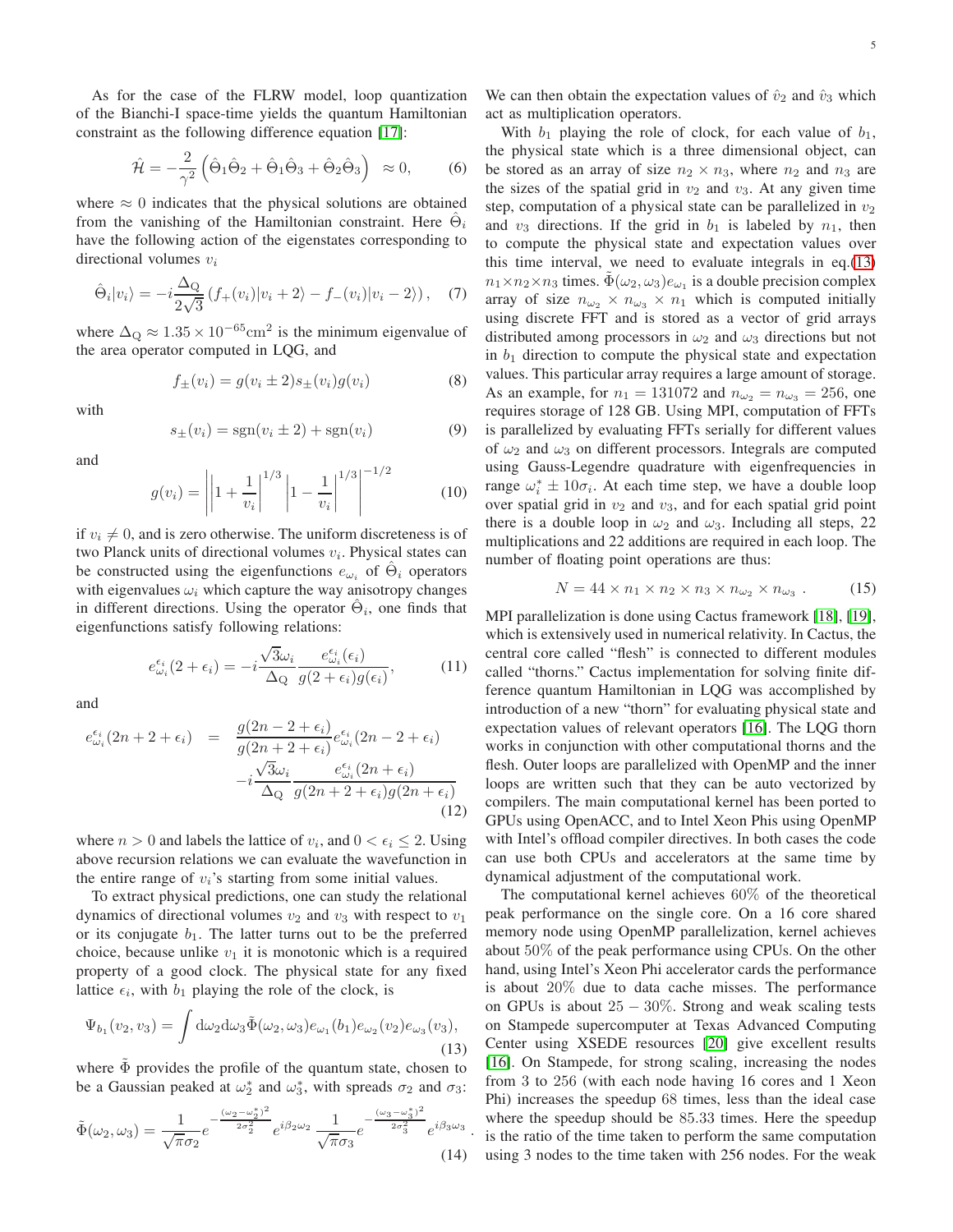

Fig. 2. Bounce in anisotropic space-time. This plot shows the bounce of a quantum state initially peaked at the classical trajectory (upper solid black curve) in logarithmic variables in two directions of the Bianchi-I space-time. As before only the region close to singularity is shown. The classical curves are singular and are disconnected. Quantum gravity effects cause a bounce of the state from one curve to the other. The quantum expectation values, shown by black dots, and corresponding dispersions are captured extremely well by an effective space-time trajectory (red curve).

scaling, as the number of nodes are increased the grid size  $n_2 \times n_3$  is increased accordingly keeping other parameters fixed. Increasing the nodes from 3 to 1024, the code slows down by only 10%.

In a typical simulation, a quantum state is considered at large volumes peaked at the classical trajectory. This state serves as an input to determine the physical state [\(13\)](#page-5-0) allowed by the quantum Hamiltonian constraint [\(6\)](#page-5-1). Results from a typical simulation are shown in Fig. 2. The plot corresponds to a sharply peaked Gaussian state with  $\omega_2^* = 100, \omega_3^* = 1000$ , with spreads  $\sigma_2 = 14$  and  $\sigma_3 = 40$ . For this state, one requires  $n_1 = 2^{11}$ ,  $n_2 = n_3 = 2^{12}$  and  $n_{\omega_2} = n_{\omega_3} = 2^8$ . Using eq.[\(15\)](#page-5-2), the total number of required floating point operations are  $N = 44 \times 2^{51} \approx 10^{17}$  flops. In the figure, classical trajectories shown by solid black curves are compared with the expectation values (shown with black dots) of the logarithm of directional volume  $v_2$  plotted versus expectation values of logarithm of directional volume  $v_1$ , along with the dispersions. In the classical theory, there are two solutions for the above values of parameters which are both singular and disjoint. Starting from any of the classical curves, a big bang singularity is encountered at vanishing values of  $v_1$  and  $v_2$ . The quantum state is chosen at the large values of directional volume, peaked at the upper classical curve. The quantum state follows the classical curve for a long time until it reaches the Planck regime where departures from the classical theory become significant. Instead of going towards the singularity, the quantum state bounces from the singular classical solution towards another classical solution. Thus the classical singularity is avoided in LQG. Interestingly, using coherent states the finite difference quantum Hamiltonian constraint [\(6\)](#page-5-1) can be approximated by a differential effective Hamiltonian constraint which captures the quantum gravitational effects quite well. The resulting effective Hamiltonian is given by [\[16\]](#page-8-15)

$$
\mathcal{H}_{\text{eff}} = -72\pi \ell_{\text{Planck}}^4 \bigg[ \sin(b_1) v_1 \sin(b_2) v_2
$$

$$
+\sin(b_2)v_2\sin(b_3)v_3+\sin(b_3)v_3\sin(b_1)v_1\bigg].\ (16)
$$

Note that the above Hamiltonian is significantly different from the classical Hamiltonian which is obtained in the limit when  $b_i$  the conjugate variables to  $v_i$  are very small. It captures the discrete quantum gravitational effects in an effective continuum space-time. In a sense, it can be used to extract quantum dynamics in terms of the variables of the classical continuum space-time. We see from Fig. 2, that the effective dynamical trajectory obtained from the above Hamiltonian matches quite well with the classical curves at late times, and with quantum expectation values at all the times within the value of dispersions. As with the quantum theory, the effective dynamics captures the singularity resolution.

Since many phenomenological predictions are extracted from effective dynamics, understanding the validity of effective space-time is an important problem in LQG. As we mentioned above, effective space-time provides a continuum description of underlying quantum geometry up to the scale of singularity resolution. If we can understand at what scales the effective dynamics is trustable, we can then understand the scale at which the continuum space-time emerges from quantum gravity and the phenomenological predictions are reliable. A measure of this validity is to explore the prediction about the volume at which the bounce occurs in the quantum dynamics and the effective space-time description. Due to the wide range of volume between the classical singularity and the bounce regime in LQG, for a better visualization it is helpful to plot the relative difference in logarithm of volumes. This relative difference in  $v_2$ direction is  $\delta = (\ln(v_2) - \ln(v_2)^{\text{eff}})/\ln(v_2)^{\text{eff}}$ , computed at the bounce of directional volume  $v_2$ . If this difference is small, the effective dynamics can be trusted and the resulting physics, which includes signatures in CMB are reliable. It was earlier thought that decreasing the spread in volume would cause a better agreement between the quantum theory and the effective dynamics because the state will be more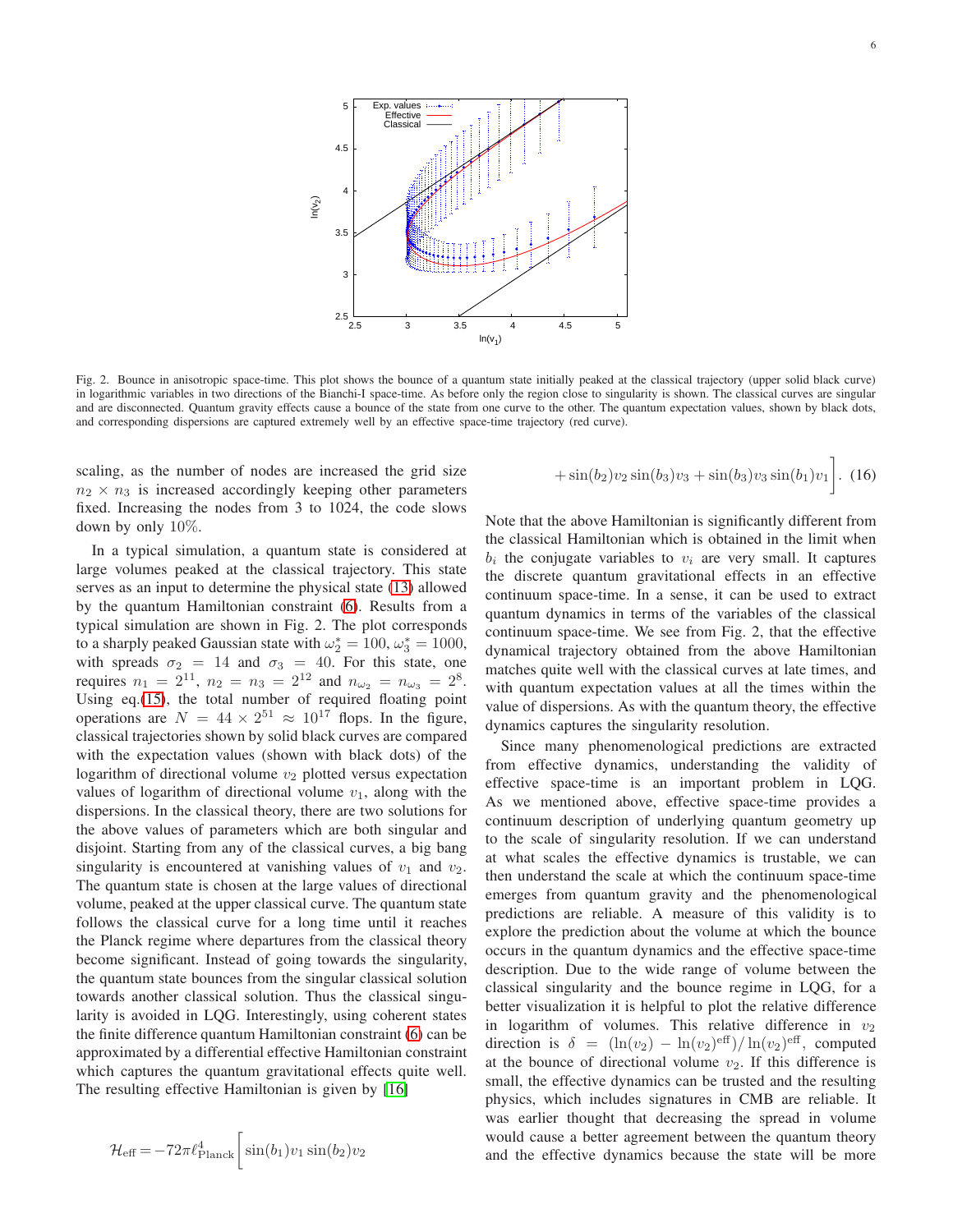

Fig. 3. Validity of the effective space-time description. The relative difference in the expectation value of  $ln(v_2)$  at the bounce and the value predicted by the effective theory are plotted for various simulations. Each dot corresponds to a simulation performed using LQG thorn in Cactus. For each value of  $\omega_2$ at which the state is peaked, a non-monotonic behavior is found. The difference between quantum theory and effective theory decreases as the spread in the state decreases only up to a certain value. The lowest values of  $\delta$  are found for larger spreads. The non-monotonic behavior, cross-over between different curves and change in sign of  $\delta$  reveals a non-trivial dependence on the value of  $\omega_2$  and the spread. Each dot corresponds to one numerical simulation with at least  $10^{16}$  flops.

sharply peaked in volume and any effects from quantum fluctuations will not cause significant errors between quantum and effective dynamics. Thanks to the extensive numerical simulations carried out for a large set of parameters, the actual picture turns out to be strikingly different. Fig. 3 shows that relative difference in the bounce volume  $v_2$  in logarithmic variables for various values of eigenfrequency  $\omega_2$ on which the quantum state is peaked plotted versus absolute fluctuation in the logarithm of the volume  $v_2$ . Each point in the plot corresponds to a numerical simulation involving more than  $10^{16}$  flops. We find some surprising results. First, for each value of  $\omega_2$  at which the state is peaked the magnitude of relative difference between the bounce volume between quantum and effective theory is not smallest for smallest  $\Delta \ln(v_2)$ , rather is is smallest for some larger value. That is, the agreement between quantum dynamics and effective description does not increase monotonically when the state becomes more peaked. This shows that the conventional wisdom of increasing agreement between quantum geometry and effective space-time description for states which are more sharply peaked needs revision. In fact, for any given value of  $\omega_2$ , there is a minimum allowed value of  $\Delta \ln(v_2)$ . The magnitude of relative difference between quantum and effective dynamics,  $\delta$ , shows a non-monotonic behavior for each value of  $\omega_2$  at which the state is peaked. Each curve has turnaround point, which for larger values of  $\omega_2$  occurs at smaller values of  $\delta$ . Interestingly, for large enough values of the spread, the relative difference becomes negative. All this shows that the reliability of the effective dynamics depends on the quantum state in a non-trivial way. For most cases, the effective dynamics causes a bounce at smaller volume than the quantum dynamics making  $\delta$  positive. In all such cases, effective dynamics underestimates the quantum gravitational repulsion. However, there exist cases of large fluctuations where the opposite happens and effective dynamics overestimates quantum effects. These are important clues to the reliability of effective dynamics and the new physics at the Planck scale in LQG. We emphasize that all these results are possible only because of the extensive numerical simulations with HPC for loop quantized Bianchi-I space-times. The analytical understanding of turnaround, negative values of  $\delta$  and non-monotonic behavior in Fig. 3 is yet to be fully established. In fact, the latter behavior was not anticipated through analytical studies so far. This is an example where numerical simulations lead to discovery of the new physics in the Planck regime where detailed analytical understanding is still lacking.

Summary: In GR, singularities are the final boundaries at which evolution stops and all known laws of physics break down. The hope has been that a quantum theory of gravity will eliminate these boundaries, extending the space-time beyond the big bang. But understanding properties of quantum spacetime is a very hard problem. At the analytical level, the theory is yet to be fully deciphered, and direct observational tests are absent. However, thanks to the significant analytical understanding of quantization in LQG achieved in the past three decades, interesting cosmological and black hole space-times can be loop quantized and singularity resolution can be studied. In LQG, quantum geometry brings forth computational challenges never before encountered in GR. Supercomputers become necessary to answer even the most basic questions, and play an important role in deciphering the physics of quantum space-time. The key prediction for loop quantized isotropic cosmological and anisotropic spacetimes is the absence of a big bang, which is replaced by a big bounce. For loop quantum black hole space-times, similar results are emerging [\[21\]](#page-8-20). These results radically change our understanding of the origin of our universe and the central singularity of black holes. If the prediction of bounce holds, then LQG tells us that there existed a large universe before what we observe as the big bang. Numerical studies using